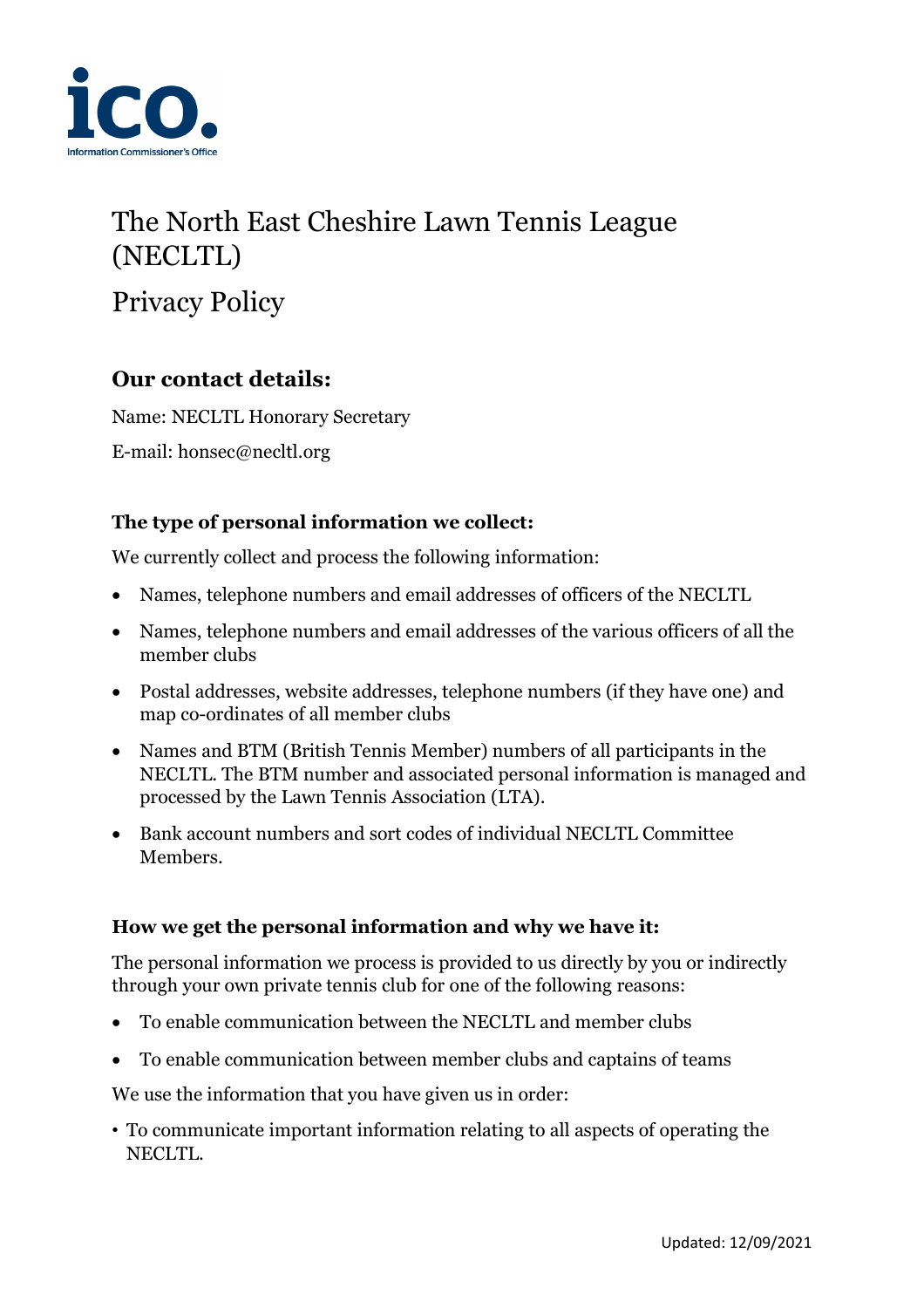Under the General Data Protection Regulation (GDPR), the lawful bases we rely on for processing this information are:

#### **(a) Your consent. You are able to remove your consent at any time. You can do this by contacting the NECLTL Honorary Secretary**

#### **How we store your personal information**

Your information is securely stored at necltl1953@gmail.com and necltl.org and competitions.lta.org.uk

We keep email addresses and telephone numbers until member clubs inform the NECLTL of any changes. We will then dispose of your information within one month by deleting the details from necltl1953@gmail.com and necltl.org when you ask us to do so.

#### **Your data protection rights**

Under data protection law, you have rights including:

**Your right of access** - You have the right to ask us for copies of your personal information.

**Your right to rectification** - You have the right to ask us to rectify personal information you think is inaccurate. You also have the right to ask us to complete information you think is incomplete.

**Your right to erasure** - You have the right to ask us to erase your personal information in certain circumstances.

**Your right to restriction of processing** - You have the right to ask us to restrict the processing of your personal information in certain circumstances.

**Your right to object to processing** - You have the the right to object to the processing of your personal information in certain circumstances.

**Your right to data portability** - You have the right to ask that we transfer the personal information you gave us to another organisation, or to you, in certain circumstances.

You are not required to pay any charge for exercising your rights. If you make a request, we have one month to respond to you from the date we acknowledge receipt of your request.

Please contact us at honsec@necltl.org if you wish to make a request.

#### **How to complain**